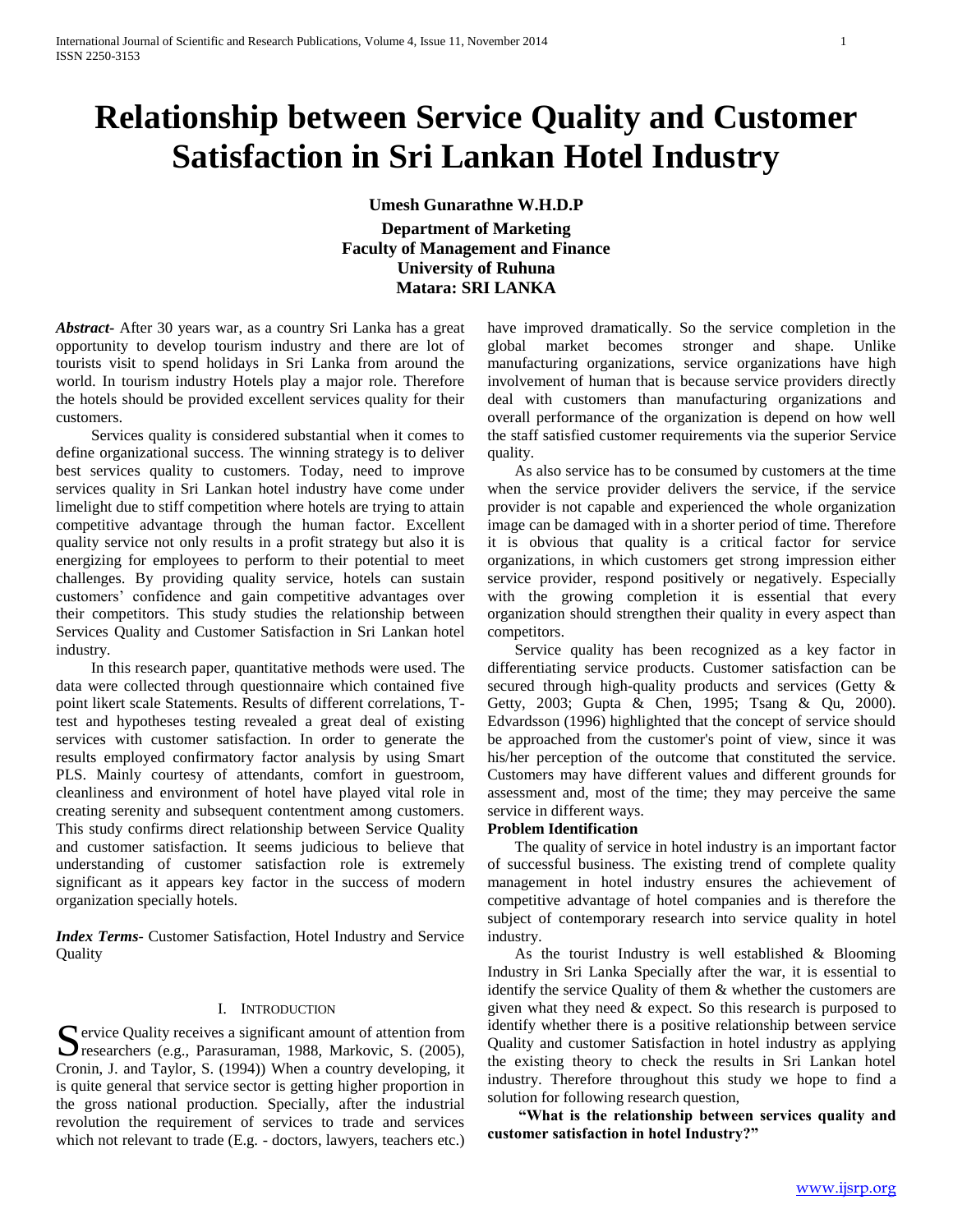# **Objectives**

- To examine the relationship between Service Quality and Customer Satisfaction.
- To identify major service Quality and Customer Satisfaction elements in the hotel industry.

# II. LITERATURE REVIEW

# **2.1. Services Quality**

 There are many researchers who have defined service quality in different ways. For instance, Bitner, Booms and Mohr (1994, p. 97) define service quality as 'the consumer's overall impression of the relative inferiority / superiority of the organisation and its services". While other researchers (e.g. Cronin and Taylor, 1994; Taylor and Cronin, 1994) view service quality as a form of attitude representing a long-run overall evaluation, Parasuraman, Zeithaml and Berry (1985, p. 48) defined service quality as "a function of the differences between expectation and performance along the quality dimensions'. This has appeared to be consistent with Roest and Pieters' (1997) definition that service quality is a relativistic and cognitive discrepancy between experience-based norms and performances concerning service benefits.

 Service quality is considered the life of hotel (Min &Min, 1996) and core of service management (Chen, 2008) Service quality is related with customer satisfaction (Shi &Su, 2007) and customer satisfaction is associated with customers revisit intention (Han, Back & Barrett, 2009). If an effective image is portrayed to customers, it will create competitive advantage for hotel (Ryu, Han & Kim, 2008). As a result of service development process three concept of service is composed and these three steps are service process, system and Service resources-structure (Edvardsson, 1997).

 Marketing is the main factor that only focused on the Customer satisfaction (Flint & Woodruff & Gardial 1997 &Peter & Olson, 1996). Customer satisfaction plays an important role in financial performance of hotel (Nilssom Johnson & Gustafsson, 2001). In hotel industry, as service has direct interaction with customers, that is why customer satisfaction can be a replication of service quality in hotels.

# *2.1.1. Tangibility*

 The tangible Service Quality Dimension refers to the appearance of the physical surroundings and facilities, equipment, personnel and the way of communication. In other words, the tangible dimension is about creating first hand impressions. A company should want all their customers to get a unique positive and never forgetting first hand impression, this would make them more likely to return in the future (Delgado and Ballester, 2004).

# *2.1.2. Reliability*

 The reliability Service Quality refers to how the company are performing and completing their promised service, quality and accuracy within the given set requirements between the company and the customer. Reliability is just as important as a goof first hand impression, because every customer want to know if their supplier is reliable and fulfil the set requirements with satisfaction (Delgado and Ballester, 2004).

### *2.1.3. Responsiveness*

 The responsiveness Service Quality refers to the willingness of the company to help its customers in providing them with a good, quality and fast service. This is also a very important dimension, because every customer feels more valued if they get the best possible quality in the service (Delgado and Ballester, 2004).

## *2.1.4. Assurance*

 The assurance Service Quality refers to the company's employees. Are the employees skilled workers which are able to gain the trust and confidence of the customers? If the customers are not comfortable with the employees, there are a rather large chance that the customers will not return to do further business with the company (Delgado and Ballester, 2004).

## *2.1.5. Empathy*

 The empathy Service Quality refers to how the company cares and gives individualized attention to their customers, to make the customers feeling extra valued and special. The fifth dimension are actually combining the second, third and fourth dimension to a higher level, even though the really cannot be compared as individuals. If the customers feel they get individualized and quality attention there is a very big chance that they will return to the company and do business there again (Delgado and Ballester, 2004).

# **2.2. Customer Satisfaction**

 Customer satisfaction is a business philosophy which tends to the creation of value for customers, anticipating and managing their expectations, and demonstrating ability and responsibility to satisfy their needs. Quality of service and customer satisfaction is critical factors for success of any business (Gronoos, 1990; Parasuraman etal., 1988). As Valdani (2009) points out: enterprises exist because they have a customer to serve. The key to achieve sustainable advantage lies in delivering high quality service that results in satisfied customers (Shem wellet al, 1998). Service quality and customer satisfaction are key factors in the battle to obtain competitive advantage and customer retention. Customer satisfaction is the outcome of customer"s perception of the value received in a transaction or relationship, where value equals perceived service quality, compared to the value expected from transactions or relationships with competing vendors (Blanchard & Galloway, 1994; Heskett et al., 1990; Zeithaml et al., 1990). In order to achieve customer satisfaction, it is important to recognize and to anticipate customers' needs and to be able to satisfy them. Enterprises which are able to rapidly understand and satisfy customers' needs, make greater profits than those which fail to understand and satisfy them (Barsky & Nash, 2003).

 Many researchers (Oliver, 1981; Brady and Robertson, 2001; Lovelock, Patterson and Walker, 2001) conceptualize customer satisfaction as an individual"s feeling of pleasure or disappointment resulting from comparing a product's perceived performance (or outcome) in relation to his or her expectations. Generally, there are two general conceptualisations of satisfaction, namely, transaction-specific satisfaction and cumulative satisfaction (Boulding *et al*., 1993; Jones and Suh, 2000; Yi and La, 2004).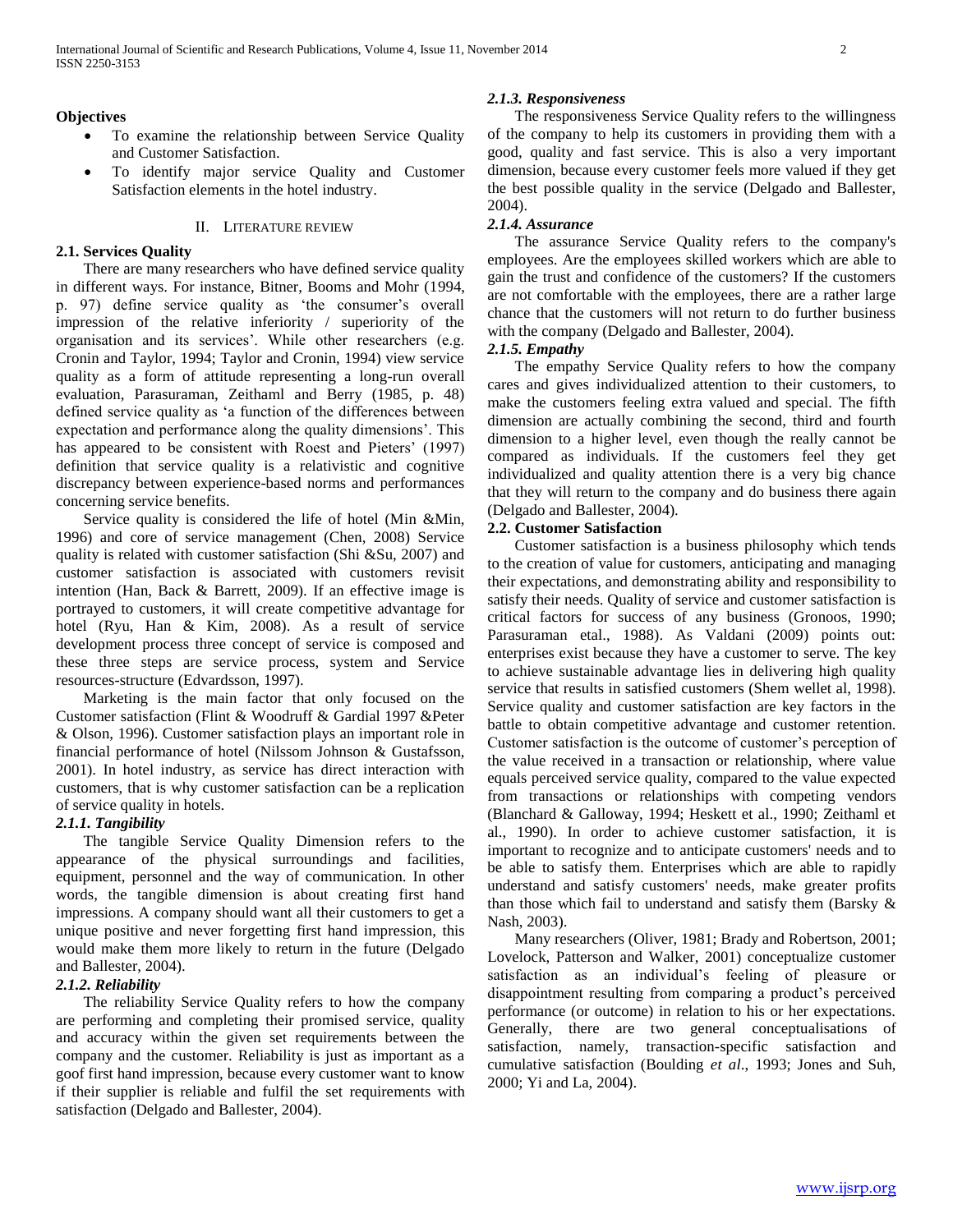#### III. CONCEPTUAL FRAMEWORK AND HYPOTHESES



#### **Service Quality**

# **Hypotheses of the study**

 $+$ *H*<sub>1</sub> $=$  There is a positive relationship between Tangibility and Customer Satisfaction.

 $+ H_{2}$  There is a positive relationship between Reliability and Customer Satisfaction.

 $+H_{3}$  There is a positive relationship between Responsiveness and Customer Satisfaction.

 $+H_{4}$  There is a positive relationship between Assurance and Customer Satisfaction.

 $+$ *H*<sub>5</sub> $=$  There is a positive relationship between Empathy and Customer Satisfaction.

# IV. METHODOLOGY

#### *4.1 Research Approach*

 The research approach for the research study is "Descriptive Research". A deductive method refers to the use of logic of a theory to generate prepositions or hypothesis that can be tested. It also provides the need to explain the causal relationship between service quality and customer satisfaction in the hotel industry and also required the collection of quantitative data as well. This involves testing the theories that already exists and these tests will be carried out through questionnaires.

# *4.2. Data Collection*

 Both primary and secondary data sources were used to ask research questions. In order to prepare the questionnaire, first, supervisor's views were elicited and then the research questionnaire was finally revised. Data were collected from foreigners who have visited Sri Lanka for spend holidays.

150 participants were involved in this study. After the distribution of questionnaire, there were only 134 complete questionnaires returned.

#### *4.3. Measurements*

 In developing measures to represent the concepts Service Quality and Customer Satisfaction, synthesized scales from the literature with those obtained in the field work. The initial measures were refined and pre tested to enhance the validity and accuracy of the questionnaire. Service Quality was measure under the 5 dimensions (Tangibility, Reliability, Responsiveness, Assurance and Empathy) and developed 23 Questions which are needed to cover 5 dimensions. Five point Likert scale were used (1= Strongly Disagree to 5= strongly agree). Customer satisfaction is the dependent variable of this study. By referring previous research findings developed 7 items which are relevant to measure customer satisfaction. Five point Likert scale were used. (1= Strongly Disagree to 5= Strongly Agree)

# V. DATA ANALYSIS

## *5.1. Results*

 The analysis of collected data was carried out through various statistical techniques and Structural equation modelling (SEM) is used to test the study hypotheses. A confirmatory factor analysis (CFA) is undertaken on the data to verify the dimensionality and reliability of the scale used to measure the customer satisfaction and Service Quality. Both Smart PLS 2.0 and SPSS (13) software packages were used in this Study.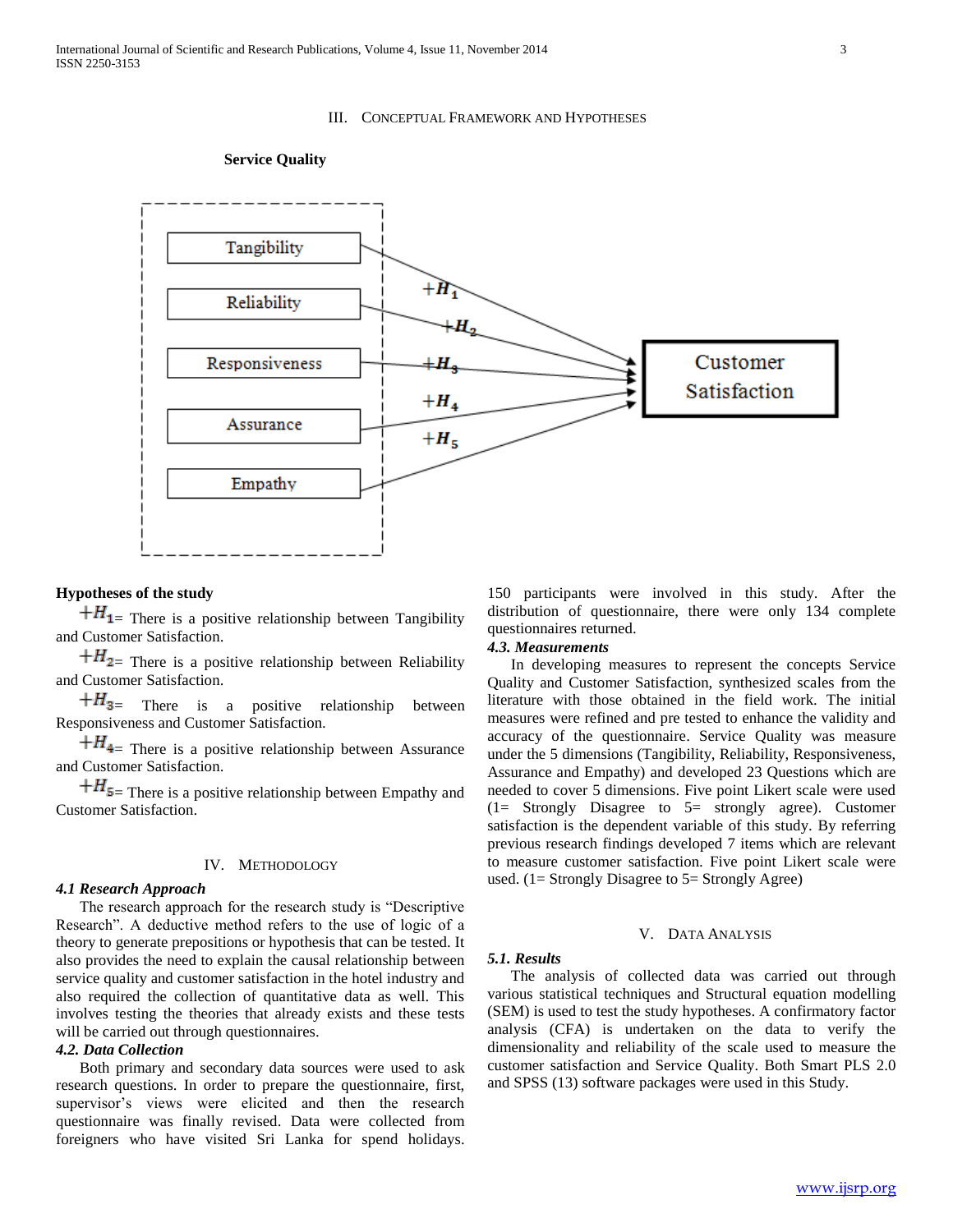# *5.1.1 Validity and reliability*

 Based on the following table1 in Initial model column KMO for 30 items are .880, Chi Square value 2145.064, degree of freedom 435 and significance level is .000. It means that confidence level is 99.99%.

 After deleting 2 items (One from Assurance, one from empathy and the items were deleted because the value of contribution to the variable was less than 0.5. Item  $A3 = 0.23$  and item  $E3 = 0.43$ ) refined the new values and the values shows in final model column.

 Based on the data illustrated in the following table1 final model column, it is seen that (KMO) coefficient for 28-item questionnaire is 0.893, indicating the sample adequacy. Chi Square value 2057.156, Degree of Freedom 378 and Also Bartlett value is meaningful at 0.000 indicating that factors' separation has been appropriately done based on factorial loads and factors do not overlap each other. The coefficient of determination computed by using SMART PLS 2.0 and the value is .770. It means that 77%. Scholars like Bagozi (1988) accepted that  $r^2$  value should be greater than 25% in order to become success research study. And also it represents the total impact of independent variables on dependent variables. Based on this study is a successful research study. ( $r^2 = 77\%$ )

|                                                                                             | <b>Initial Model</b> | <b>Final Model</b> |
|---------------------------------------------------------------------------------------------|----------------------|--------------------|
| Kaiser-Meyer-Olkin Measure of<br>Sampling Adequacy.<br><b>Bartlett's Test of Sphericity</b> | .880                 | .893               |
| Approx. Chi-Square                                                                          | 2145.064             | 2057.156           |
| Degree of freedom<br>Sig.                                                                   | 435<br>.000          | 378<br>.000        |
|                                                                                             |                      |                    |

# **Table (2) Confirmatory factor Analysis (Final Model)**

| <b>Constructs and Indicators</b>                                                                                                                                                                                                                                                                                                                                                         | <b>Standardised</b><br>Loading<br>$\mathbf{r}$<br>t-values)                     | Composite<br>Reliability/<br><b>AVE</b> |
|------------------------------------------------------------------------------------------------------------------------------------------------------------------------------------------------------------------------------------------------------------------------------------------------------------------------------------------------------------------------------------------|---------------------------------------------------------------------------------|-----------------------------------------|
| <b>Service Quality</b><br>Tangibility<br>Furniture in the hotel is modern and comfortable.<br>$\bullet$<br>The interior and exterior decoration in the hotel is quite<br>$\bullet$<br>appealing.<br>The employees have neat appearance.<br>The hotel facilities are up- to -date.<br>$\bullet$<br>The broaches and pamphlets are visually presented.<br>$\bullet$<br>The hotel is clean. | .82(16.12)<br>.81(16.96)<br>.75(12.85)<br>.66(8.24)<br>.71(13.67)<br>.75(12.83) | .86/0.57                                |
| Reliability<br>The front desk employee accurately verified the reservation<br>requests.<br>The time it took to check in or check out is not too long.<br>٠<br>The reservation system is easy to use (telephone and Internet<br>$\bullet$<br>reservation)<br>Transport facilities are available.<br>$\bullet$<br>The employees provide error-free records.<br>$\bullet$                   | .65(9.61)<br>.76(13.87)<br>.73(10.72)<br>.74(12.94)<br>.84(24.85)               | .86 / .55                               |
| <b>Responsiveness</b><br>The employees are courteous.<br>$\bullet$<br>The employees gave us special attention.<br>$\bullet$<br>The employees adopted Services to our needs.<br>$\bullet$<br>The staffs are willing to help guests.<br>$\bullet$                                                                                                                                          | .75(17.49)<br>.82(19.82)<br>.80(20.27)<br>.85(25.97)                            | .88/.68                                 |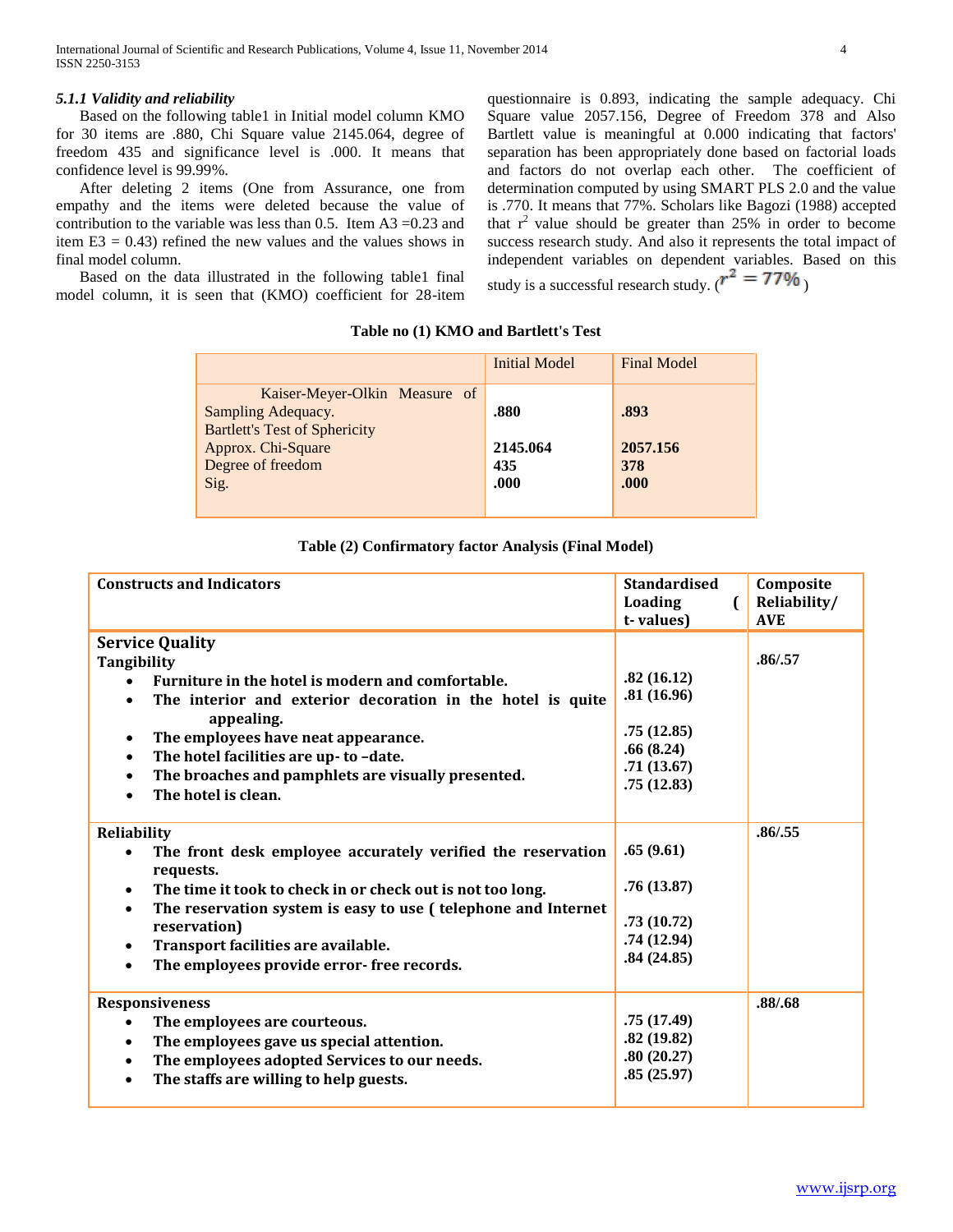| <b>Assurance</b><br>The Staff in the hotel is polite.<br>$\bullet$<br>The staff imparted confidence to the guests.<br>$\bullet$<br>The staffs are friendly.<br>$\bullet$                                                                                                                                                                                                                                                                                                                                                    | .82(16.16)<br>.80(28.44)<br>.90(33.32)                                                         | .88/.71  |
|-----------------------------------------------------------------------------------------------------------------------------------------------------------------------------------------------------------------------------------------------------------------------------------------------------------------------------------------------------------------------------------------------------------------------------------------------------------------------------------------------------------------------------|------------------------------------------------------------------------------------------------|----------|
| <b>Empathy</b><br>The employee quickly apologized when service mistakes are<br>made.<br>The employee listened carefully when you complain.<br>$\bullet$<br>Employees understand the customer's requirements.<br>$\bullet$                                                                                                                                                                                                                                                                                                   | .83(21.11)<br>.73(10.28)<br>.66(6.86)                                                          | .79/0.56 |
| <b>Customer Satisfaction</b><br>I intend to continue using this hotel<br>$\bullet$<br>I would recommend this hotel to other people<br>$\bullet$<br>I would like to stay in this hotel next time<br>$\bullet$<br>I would like repurchase many services in this hotel<br>$\bullet$<br>I would encourage friends and relatives to visit this hotel<br>$\bullet$<br>I consider the performance in this hotel strong<br>$\bullet$<br>I would consider this hotel as my first choice when I need a<br>$\bullet$<br>hotel service. | .81(18.42)<br>.77(15.68)<br>.76(15.99)<br>.77(15.32)<br>.79(21.46)<br>.78(17.63)<br>.75(10.41) | .91/.61  |

 Table no 2 Shows the confirmatory factor analysis. Confirmatory factor analysis assesses the degree to which the hypothesized structure of item is capable of representing the relationship in the data. After deleting 2 items (One from Assurance, one from empathy and the items were deleted because the value of contribution to the variable was less than 0.5. Item A3 =  $0.23$  and item E3 = 0.43) the adjusted confirmatory factor analysis model shows in table 2. First, All composite reliabilities are .79 or higher, which indicates internal consistency among the measures far above the recommended level of .60 (Bagozzi and Yi, 1988). Second average variance extracted (AVE) ranged from .55 to .71. Bagozzi and Yi (1988) suggested a target level >.50.

# **5.2. Test of the Hypotheses**

 The Structural Equation Modeling (SEM) methodology was employed to test the hypotheses. Based on the values computed through the software it represent that the theoretical model fit the data well.

## **5.2.1. Tangibility and Customer Satisfaction**

Hypothesis  $H_1$  states that there is a positive relationship between Tangibility and customer satisfaction. The hypothesis supported by the data because contribution to the customer satisfaction has taken positive value (**+ 0.259**). Therefore developed hypothesis can be accepted. It means that there is a positive relationship between Tangibility and Customer Satisfaction.

# **5.2.2. Reliability and Customer Satisfaction**

Hypothesis  $H_2$  predicted that there is a positive relationship between Reliability and Customer Satisfaction. This prediction is supported by the data because according to the Smart PLS software Reliability contributes to the Customer Satisfaction by positive value (**+ 0.116**). The hypothesis which is developed by the researcher can be accepted.

## **5.2.3. Responsiveness and Customer Satisfaction**

Hypothesis  $H_3$  postulates that Responsiveness positively related with the Customer Satisfaction. The hypothesis supported by the data. The value of Responsiveness contribution to the Customer Satisfaction is **(+ 0.440).** So the constructed hypothesis can be accepted. Finally it can conclude that there is a positive relationship between Responsiveness and Customer satisfaction.

## **5.2.4. Assurance and Customer Satisfaction**

Hypothesis  $H_4$  states that there is a positive relationship between Assurance and Customer Satisfaction. The hypothesis not supported by the data because the contribution to the customer satisfaction has taken a negative value **(-0.002).** The hypothesis which developed is not match with the findings. Finally conclude that there is a negative relationship between Assurance and Customer Satisfaction.

## **5.2.5. Empathy and Customer Satisfaction**

Hypothesis  $H<sub>5</sub>$  states that there is a positive relationship between Empathy and customer satisfaction. The hypothesis supported by the data because the value of Empathy contributes to the customer Satisfaction is **(+ 0.140**). Therefore the postulated hypothesis can be accepted according to the data. Therefore it can be concluded that there is a positive relationship between Empathy and Customer Satisfaction.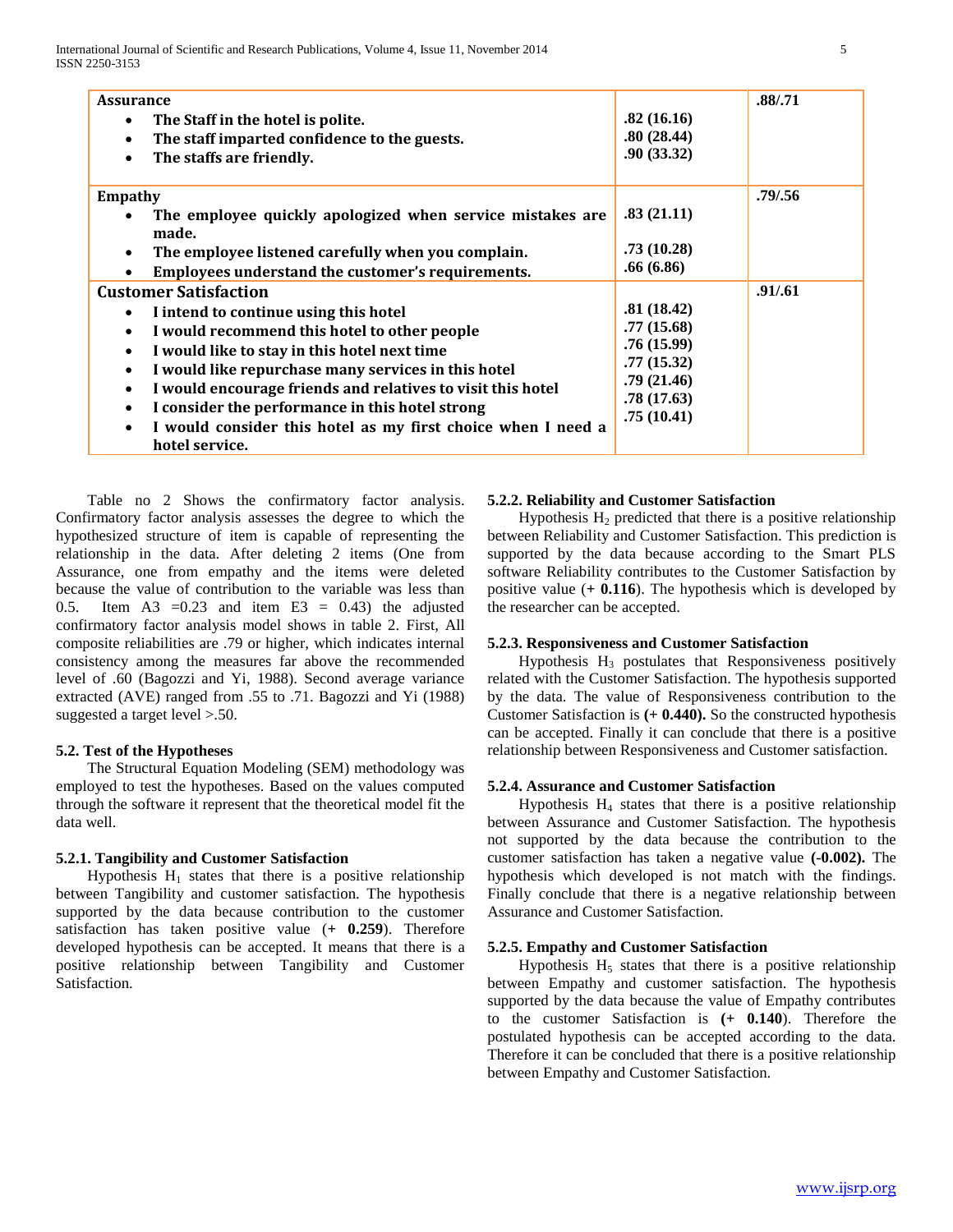|  |   | ۰<br>٠ |   |
|--|---|--------|---|
|  |   |        |   |
|  | × |        | ٧ |
|  |   |        |   |

| Relationship                                    | <b>Service Quality and Customer Satisfaction</b><br><b>Hypothesis Number and Direction</b> |                      |
|-------------------------------------------------|--------------------------------------------------------------------------------------------|----------------------|
| <b>Tangibility and Customer Satisfaction</b>    | $H1 (+)$                                                                                   | Supported            |
| <b>Reliability and Customer Satisfaction</b>    | $H2 (+)$                                                                                   | Supported            |
| <b>Responsiveness and Customer Satisfaction</b> | $H3 (+)$                                                                                   | Supported            |
| <b>Assurance and Customer Satisfaction</b>      | $H4 (+)$                                                                                   | <b>Not Supported</b> |
| <b>Empathy and Customer Satisfaction</b>        | $H5 (+)$                                                                                   | Supported            |

## **Table (3): The relationship between Service Quality and Customer Satisfaction**

 The Summery of the hypotheses testing shows above table 3 and the left hand column shows that predicted hypotheses. The middle and right hand column show the direction of the hypothesized effect of service Quality on Customer Satisfaction and whether the hypothesized effects are supported by the findings or not.

#### VI. DISCUSSION AND CONCLUSION

 The relationship between service quality and customer satisfaction (Caruana, 2002; Oh, 1999; Cronin etal., 2000; Parasuraman et al., 1988) has been the concern of many previous studies in the context of service industry. The purpose of this research is to investigate the relationship between Service Quality and Customer satisfaction. In the literature review section of the paper five dimensions (Tangibility, Reliability, Responsiveness, Assurance and Empathy) of service Quality are identified. The table 1 shows the major findings of this research study.

 In this study, having knowledge on these areas would definitely help managers to meet the challenge of improving service quality in the hotel industry. This paper contributes to the theoretical orientation of tourism service quality and tourist"s satisfaction in hotel industry literature by determining some major service quality levels. This study also identified five tourism service quality dimensions, namely, tangibility, reliability, responsiveness, assurance and empathy, all of which comprise the criteria tourists use to evaluate the service quality of Sri Lankan hotels. The findings of this study indicate that the most important factor in predicting tourism service quality evaluation was tangibility, followed by empathy, reliability, and responsiveness. The findings of this study suggest that among the five dimensions of service quality, assurance has a negative relationship with customer satisfaction. These results support the idea that despite the usefulness of the SERVQUAL scale as a concept, it should be adapted for the service environment as well.

 In conclusion, knowing how consumers perceive service quality and being able to measure service quality can benefit management of hotel service. Measuring service quality can help management provide reliable data that can be used to monitor and maintain improved service quality. Using the SERVQUAL model to assess service quality enables management to better understand the various dimensions and how they affect service quality and customer satisfaction. This will help them to identify those that have strengths and weaknesses and thereby make

necessary improvements. However, in this study, the researcher has been trying to measure service quality and customer satisfaction by using the SERVQUAL model and find out if it is an effective tool in assessing consumer's perceptions of service quality in hotels. Further, through this study the findings show that the SERVQUAL model is not a good tool to measure service quality in hotel industry because a dimension (Assurance) did not prove reliable for measurement and therefore the managers of the hotel industry can implement the strategies in order to enhance the employee performance through proper training and development programs about the hospitality and way of provide superior quality service. In conclusion, further the findings imply that different methods and models could be used to measure service quality and customer satisfaction in hotel industry.

#### **Future Research**

 Several research implications and limitations emerged from this study. First, the study limited to examine only 5 hotels located in Galle district. It means that limited to geographical area and data analyzed only considering 105 questionnaires. The relevance of suggested consider other areas and analyzed data by using at least 300 completed questionnaires. Second the researcher developed questionnaire by referring literature review and it has been done based on one article which have conducted similar study in Ghana. For future researchers can choose different items by reviewing relevant more articles and this has to be explored further.Finally, the results of this study may not have been representative of the whole population, due to the fact that a convenience sampling method was used to collect the data. To be able to generalize the findings for this specific hotel segment, a study that would include more hotels in a variety of regional settings.

#### **REFERENCES**

- [1] Aamna Shakeel Abbasi, Wajiha Khalid, Madeeha Azam, Adnan Riaz, "Determinants of Customer Satisfaction inHotel Industry of Pakistan" European Journal of Scientific Research© Euro Journals Publishing, Inc. 2010.Vol.48 No.1 (2010), pp.97-105
- [2] Akbaba, A. Measuring service quality in the hotel industry: A study in a business hotel in Turkey. HospitalityManagement. 2006, 25: 170 – 192.
- [3] AtefehMaghzi , BagherAbbaspour , MahnazEskandarian and Abu Bakar Abdul Hamid, Brand Trust in Hotel Industry: Influence of Service Quality andCustomer Satisfaction, 2011 2nd International Conference on Business, Economics and Tourism Management,(2011)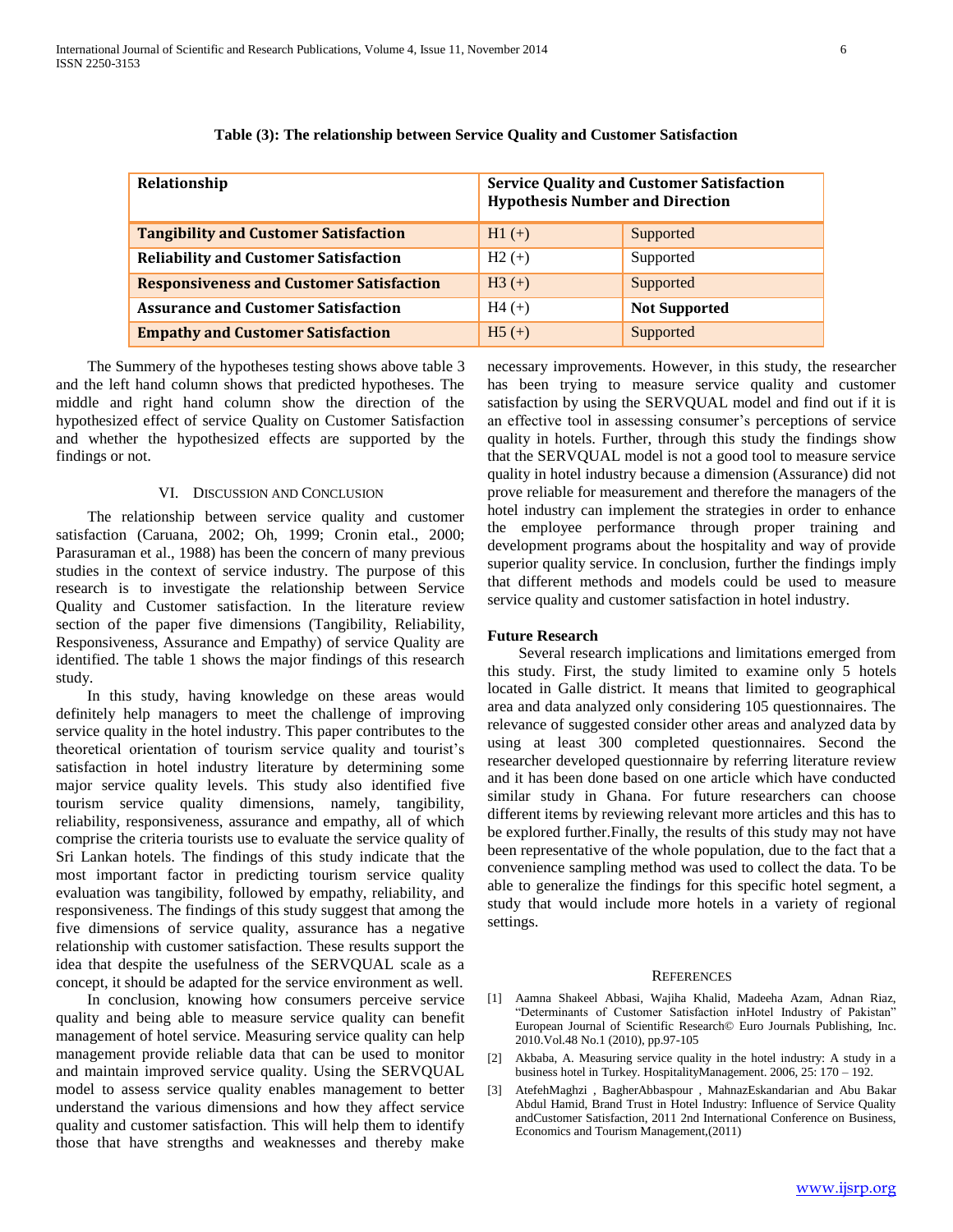- [4] Boulding, W., Kalra, A., Staelin, R. and Zeithaml, V.A. (1993). A Dynamic Process Model of Service Quality: From Expectations to Behavioral Intentions. Journal of Marketing Research, Vol.30.February, pp.7-2
- [5] Cronin, J. and Taylor, S. (1994), "SERVPERF versus SERVQUAL: reconciling performance based and perceptions-minus-expectations measurement of service quality'', Journal of Marketing, Vol. 58, January, pp. 125-31.
- [6] Cronin, J. J., and Taylor, S. A. (1994). SERVPERF versus SERVQUAL: reconciling performance based and perceptions-minus-expectations measurement of service quality. Journal of Marketing, 58(1), 125–131.
- [7] Marković, S. (2005): Quantitative application of SERVQUAL model inhotel industry, Tourism and hospitality management, no. 1, Faculty for Tourism and Hospitality Management, Opatija, pp. 179-191.
- [8] Parasuraman, A., Zeithaml, V., Berry, L. L., "A Conceptual Model of Service Quality and Its Implication for Service Quality Research", Journal of Marketing, 49, Fall, 1985, p. 44 and Zeithaml, V. A., Berry, L. L.,
- [9] Parasuraman,A. "Communication and Control Processes in the Delivery of Service Quality",Journal of Marketing, 52, April, 1998, p. 36., in: Tourism

and hospitality management, no. 1., Faculty for Tourism and Hospitality Management Opatija,Opatija.

- [10] Shahin, A. (2005). SERVQUAL and Model of Service Quailty Gaps: A framework for determining and prioritizing critical factors in delivering quality services, Department of Management, University of Isfahan, Iran, p.1-10.
- [11] The Relationship between Service Quality and Customer Satisfaction in the Telecommunication Industry: Evidence from Nigeria"OluOjo BRAND. Broad Research in Accounting, Negotiation, and Distribution Volume 1, Issue 1, 2010
- [12] Vijayadurai, J. (2008). Service Quality, Customer Satisfaction and Behavioural Intention in Hotel Industry. Journal of Marketing & Communication, 3(3): 14-26.

## AUTHORS

#### **First Author** – Umesh Gunarathne W.H.D.P



**Appendix SMART PLS 2.0 Algorhythem conceptual frameworks (final Model)**